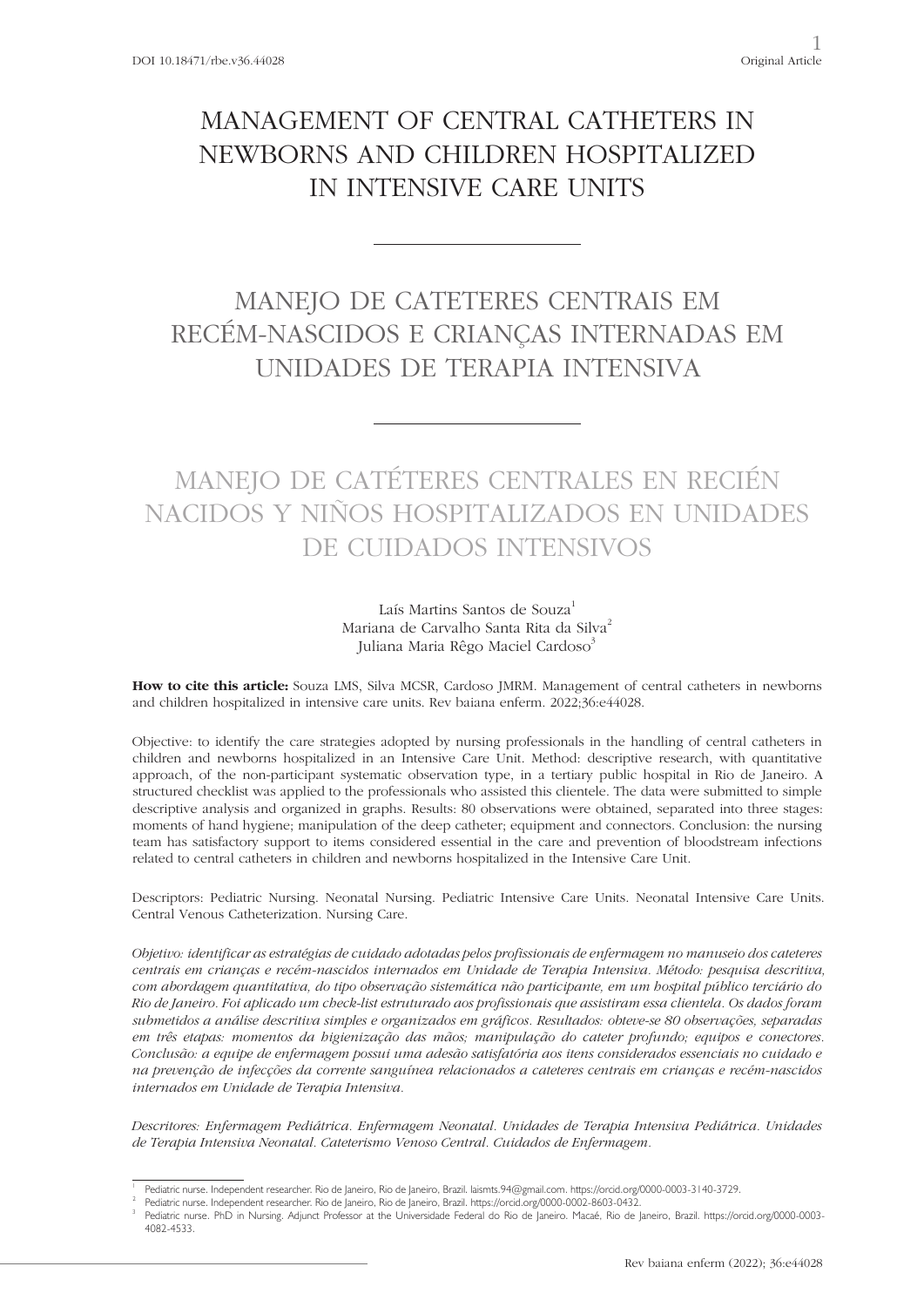*Objetivo: identificar las estrategias de cuidado adoptadas por los profesionales de enfermería en el manejo de catéteres centrales en niños y recién nacidos hospitalizados en una Unidad de Cuidados Intensivos. Método: investigación descriptiva, con enfoque cuantitativo, del tipo observación sistemática no participante, en un hospital público terciario de Río de Janeiro. Se aplicó una lista de verificación estructurada a los profesionales que asistieron a esta clientela. Los datos fueron sometidos a un análisis descriptivo simple y organizados en gráficos. Resultados: se obtuvieron 80 observaciones, separadas en tres etapas: momentos de higiene de manos; manipulación del catéter profundo; equipos y conectores. Conclusión: el equipo de enfermería cuenta con un apoyo satisfactorio a los ítems considerados esenciales en el cuidado y prevención de infecciones del torrente sanguíneo relacionadas con catéteres centrales en niños y recién nacidos hospitalizados en la Unidad de Cuidados Intensivos.*

*Descriptores: Enfermería Pediátrica. Enfermería Neonatal. Unidades de Cuidados Intensivos Pediátricos. Unidades de Cuidados Intensivos Neonatales. Cateterismo Venoso Central. Cuidados de Enfermería.*

#### **Introduction**

The use of central vascular catheters (CVC) in the therapeutic process enables the continuous administration of intravenous fluids, medications, prolonged parenteral nutrition, blood products, chemotherapy and invasive hemodynamic monitoring of blood pressure, central venous pressure, pulmonary artery pressure, cardiac output measurement, and may also be part of the hemodialysis process $^{(1-2)}$ .

Regarding the location of this device, the distal end of the central venous catheter is inserted into the superior or inferior vena cava. Precisely for this reason, it is considered a vascular access of extreme utility, because it provides, in a safe way, access to systemic circulation, which allows the administration of drugs whose pH and/or osmolarity are incompatible with the peripheral pathway, due to the irritating and/or vesicanting potential of the solutions $^{(2)}$ .

These devices are classified into the following categories: peripherally inserted central catheter (PICC), short-term CVC (introduced by guided or direct puncture of a central vein), semi-implanted CVC (tunneled) and fully implanted  $CVC^{(3)}$ . The choice of the appropriate type of deep catheter should be discussed and indicated in advance by the multidisciplinary team accompanying the patient, based on the expected duration of treatment and consideration of potential complications. It should be talked, when possible, with patients and family members at the time of selection $^{(4)}$ .

Based on the favorable results in relation to their use, central catheters are widely recommended by the scientific literature for use in children (1 month to 12 years incomplete years) and neonates (from birth to 28 days of life), because they enable a safe route of administration of intravenous drugs for long periods, especially vasoactive drugs, antibiotic therapy, antineoplastic and total parenteral nutrition $^{(5)}$ .

However, although the use of these devices is increasingly recommended as an assertive choice for long-term drug therapy, central catheters disrupt the integrity of the skin, thus increasing the risk of infection at the insertion site<sup> $(5-6)$ </sup>, called by the National Health Surveillance Agency (ANVISA) as central catheter-related bloodstream infection (CCRBI). Regarding physiopathogeny, we can relate it to two main mechanisms: extraluminal colonization and intraluminal colonization $\sigma$ .

In the first two weeks, there is a predominance of extraluminal colonization (skin bacteria form a biofilm on the external face of the catheter), responsible for the origin of CCRBI. After this period, intraluminal colonization becomes important as a source of infection. This is due to the increasing number of manipulations of the catheter connector or hub, because they are long-stay catheters, widely used in drug therapy, which favors its contamination<sup> $(7)$ </sup>.

The spread of infection in the bloodstream presents a major problem to the patient and a challenge to the health team due to the risk of hemodynamic and organic dysfunctions $^{(2)}$ .

According to Anvisa, in 2015, 19,941 cases of CVC-associated primary bloodstream infection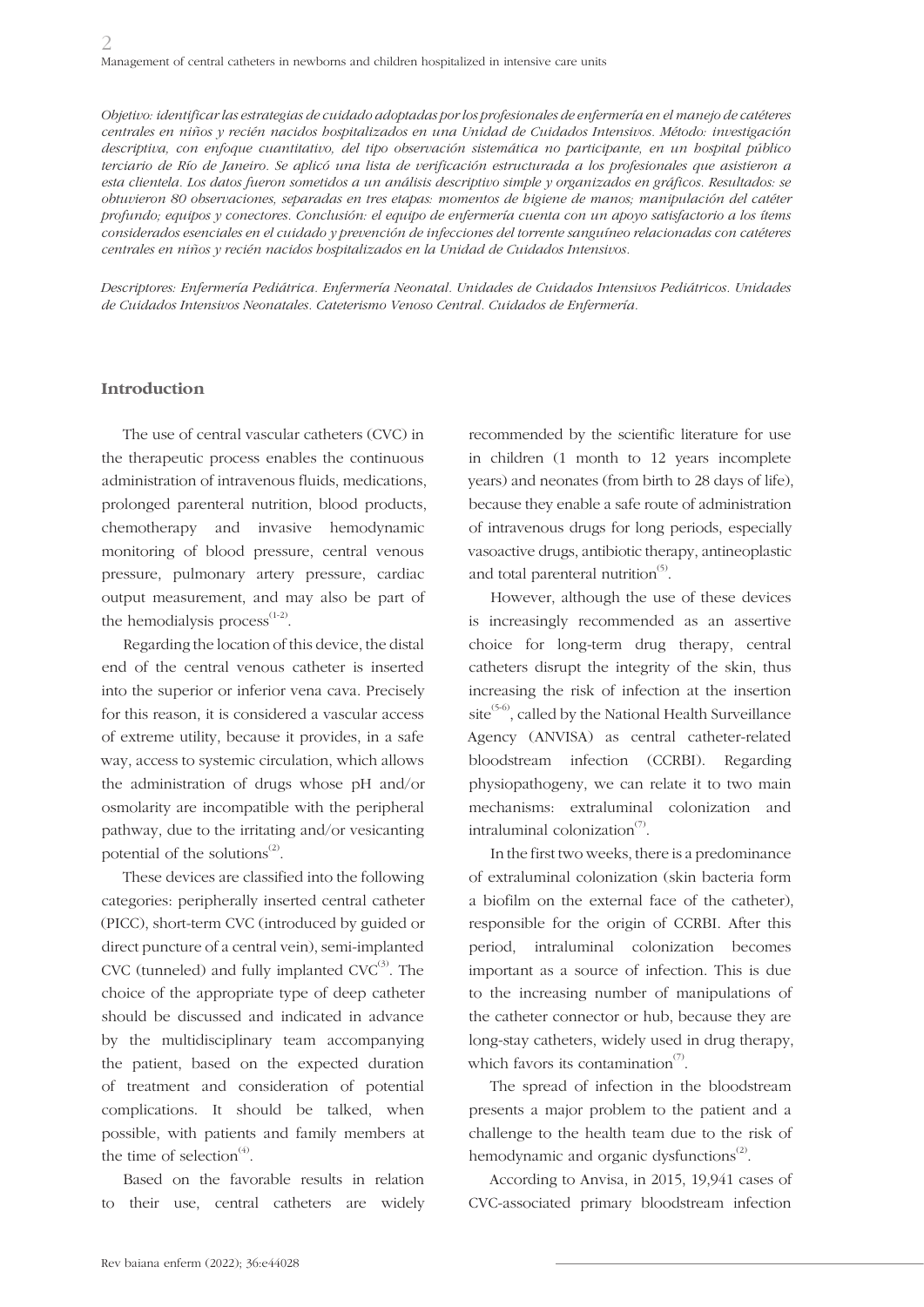(PBI) were reported in intensive care units of 1,692 Brazilian hospitals, of which 15,434 were laboratory diagnostic  $(PBI)^{(7)}$ .

In this sense, it is perceived the impact of intravenous therapy on the daily lives of hospitalized children and newborns, as well as the importance of the nursing team working in the execution of care strategies, in the management of central catheters, with the purpose of maintaining the drug therapy implemented.

In view of these issues, it is necessary to plan care and use systematic measures to prevent PBI to improve the quality of care provided, reduce costs with hospitalization time and consequently reduce infant morbidity and mortality rates. Strategies and guidelines have been developed to reduce the incidence of PBI, called Guidelines for the Prevention of Intravascular Catheter-Related Infections, proposed by the Centers for Disease Control and Prevention (CDC), which consists of a package of measures or bundle, which should be applied in a systematized manner by the team, in order to achieve good results<sup>(8)</sup>.

It is essential to implement permanent education actions regarding the bundle of insertion and maintenance of CVC to minimize the risks of contamination and, consequently, hospital infection associated with the use of CVC in pediatrics<sup>(8)</sup>. A study conducted in a tertiary hospital in Beijing, China $^{(9)}$ , indicates that the training of nurses and the adoption of packages of measures (bundle) of insertion and maintenance of CVC drastically reduce the rate of PBI.

In view of the above, the present study aims to identify the care strategies adopted by nursing professionals in the handling of central catheters in children and newborns hospitalized in the Intensive Care Unit.

## **Method**

This is a descriptive study, with a quantitative approach, of the non-participant systematic observation type, carried out in a large tertiary hospital of the public network, located in the central region of Rio de Janeiro, Brazil.

Observation is a method often used in health sciences and sociology, in which the researcher

makes use of the senses to understand certain reality. However, it is not only about seeing and hearing, but in a deep knowledge of the facts or phenomena that one wishes to study, in order to achieve its proposed objective, as well as to bring the researcher closer to the reality studied $^{(10-11)}$ .

In this study, data were collected in a Pediatric Intensive Care Unit (PICU) and in a Neonatal ICU, belonging to a large hospital of the federal network, located in Rio de Janeiro. The pediatric ICU, with eight beds, has a mixed clinical-surgical profile and serves the clientele from 1 month to 18 years of age. The Neonatal ICU (NICU) is divided into eight intensive care beds and eight intermediate unit beds. The unit receives high-risk newborns, with a view to being a reference in the care of pregnant women with systemic arterial hypertension, diabetes mellitus and obesity, in addition to pregnant women belonging to the program of care for patients with human immunodeficiency virus/Human Immunodeficiency Syndrome (HIV/AIDS).

The participants were the nursing professionals (nurses and technicians) of the said institution, belonging to the sector, regardless of the time of operation, with a 12x60, day or daily labor work regime, who directly assist children and newborns using a central venous catheter.

Exclusion criteria: nursing professionals who had a night shift regimen; professionals who were on sick leave or on vacation during the data collection period; medical professionals who manipulated central venous access.

Data collection occurred from September to December 2020, and 80 observations of each item (40 observations in the NICU and 40 in the PICU) were made by the researchers. As a research instrument, the previously structured checklist was used, with criteria based on the ANVISA manual $^{(12)}$ , to evaluate the performance of the following actions related to the handling of deep catheters: hand hygiene before and after the procedure, use of procedure gloves, disinfection technique and active mechanical friction of non-needled connections (scrub the hub) for 5-15 seconds with antiseptic solution before handling, flushing or washing with saline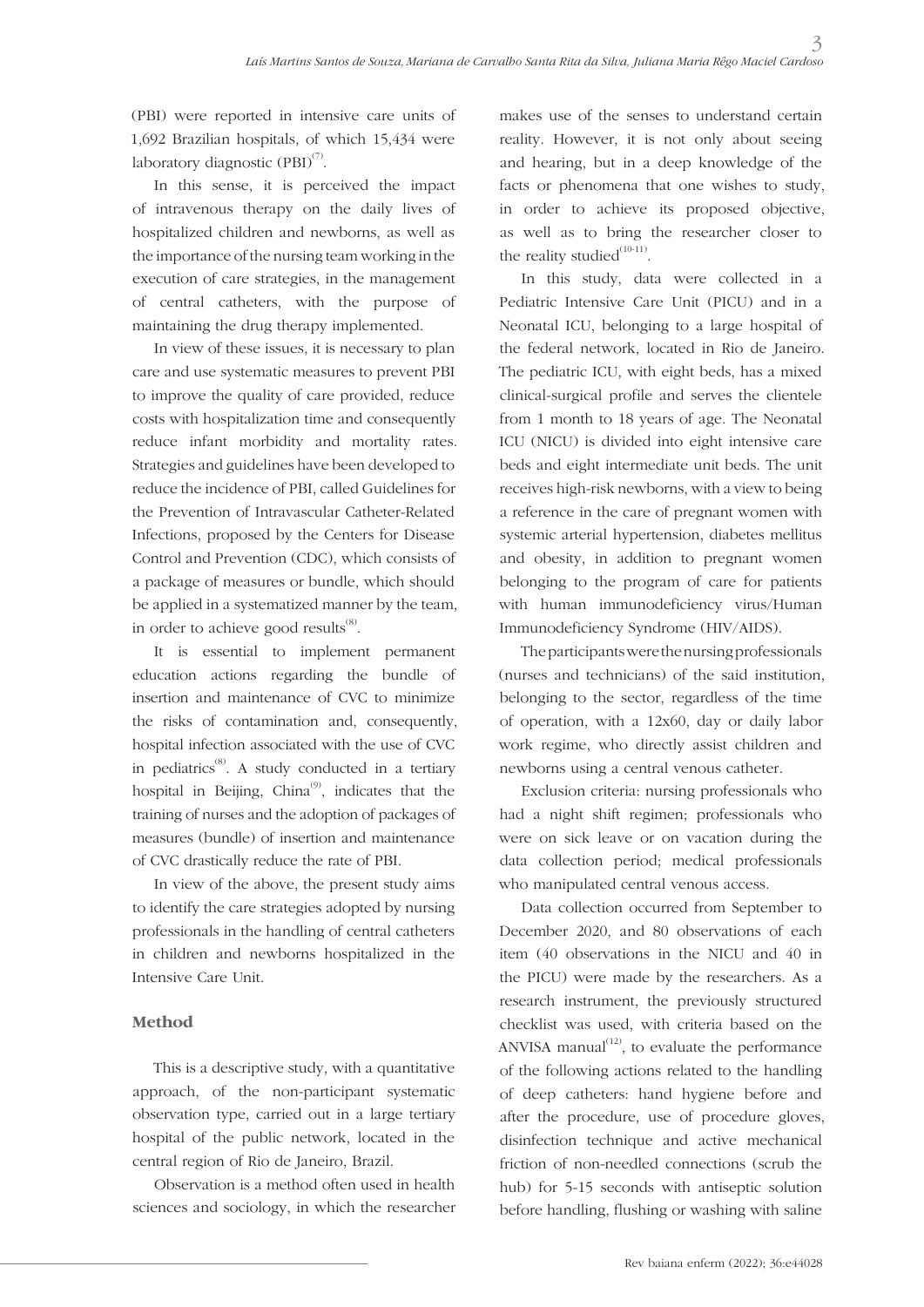solution before and after handling, performing the positive pressure technique or pulsatile turbidity ("push" and "stop" mode").

Regarding the treatment of the study data, a simple descriptive analysis was performed using graphs, made based on the data entered and stored in the Excel 2013 version program.

The ethics of the research was ensured in accordance with Resolution n. 466/12 of the *Conselho Nacional de Saúde*, taking into account the relevant ethical and scientific foundations. To this end, the research was inserted in the *Plataforma Brasil*, in addition to being approved by the Research Ethics Committee (REC) of that institution under Opinion n. 4.322.902, Certificate of Presentation of Ethical Appreciation (CAAE) n. 38692420.9.0000.5252. The participants received and Informed Consent Form (ICF) prior to data collection, and after the consent and signature of each professional, the application of the observational research instrument began.

#### **Results**

After organizing the empirical material, aiming at a satisfactory visualization and better understanding of the results, the information was separated into three stages, considering that these are different moments related to the planning of

nursing care in infusion therapy. They are: step I – moments of hand hygiene; step II – catheter handling; step III – dropper and connectors.

Step I, entitled "Moments of hand hygiene", contains data regarding hand hygiene before and after performing the procedure.

Stage II, "Catheter handling", exposes the actions of the nursing team in the proper handling of the catheter. This item discusses issues such as wearing gloves during handling, sanitizing connections (disinfection of connectors with alcohol at 70% of 5-15 seconds), flushing in the circuit before infusion and positive pressure after infusion.

And the last step, the III, "Droppers and Connectors", provides data on the validity of the infusion system, absence of dirt on the extenders and connectors and the non-reuse of the connectors.

### *Step I: Moments of hand hygiene*

Regarding the performance of the NICU and PICU teams of this study, concerning hand hygiene before the procedure (Graph 1), 80% and 67.5% were observed, respectively. Regarding hand hygiene after venous catheter management, the two sectors obtained 90% and 92.5% of the following respectively.

**Graph 1** – Step I: Hygiene of the hands before and after the handling of the central venous catheter in the neonatal intensive care unit and pediatric intensive care unit. Rio de Janeiro, Rio de Janeiro, Brazil - 2020



Source: Created by the authors.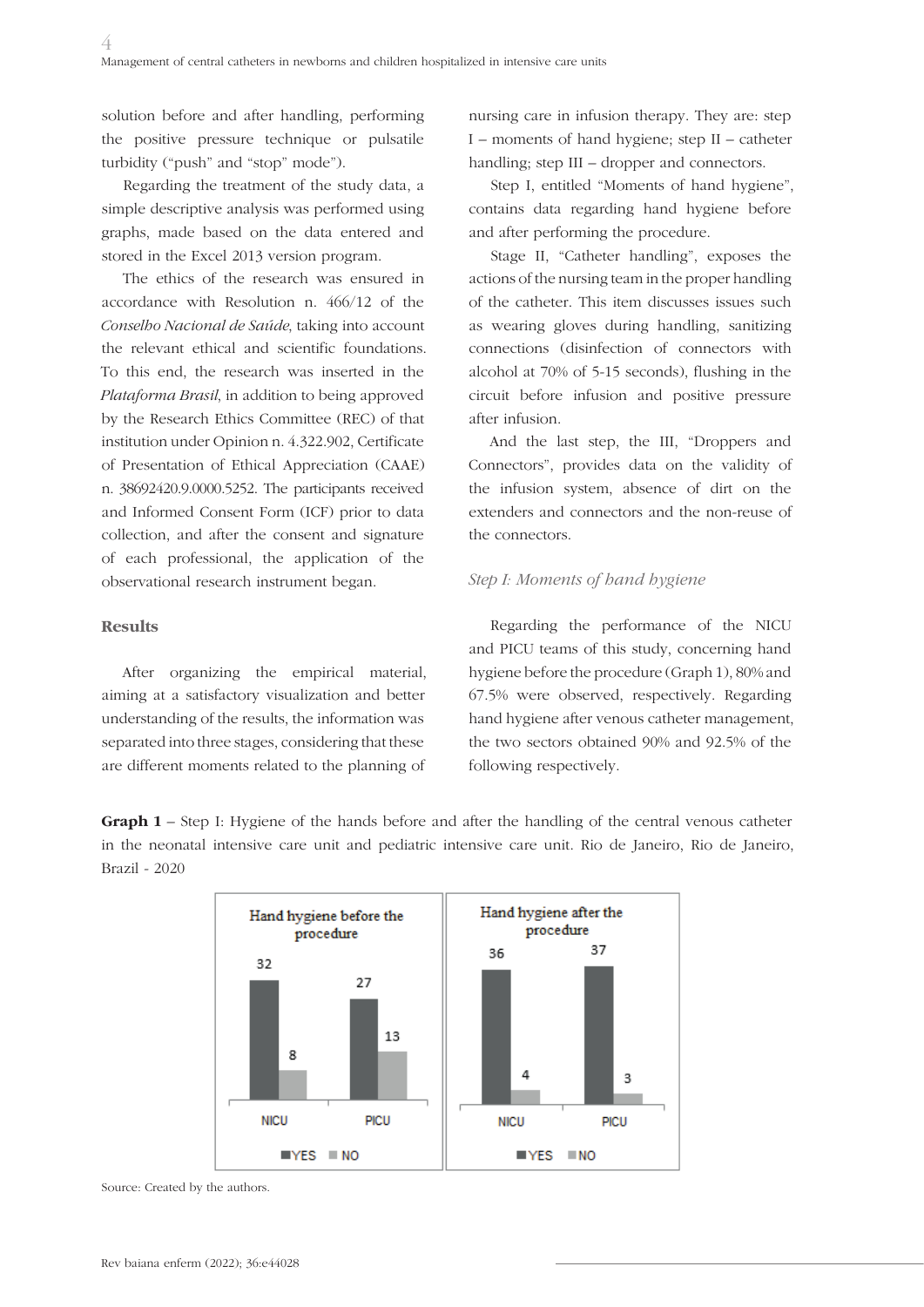*Stage I: Central catheter handling and techniques used*

Regarding the techniques implemented for handling central catheters in the NICU and PICU, the use of procedure gloves during catheter

handling was 97% in the NICU and 95% in the PICU. Regarding the completion of the scrub the hub with alcohol at 70% of 5-15 seconds, 95% of the NICU professionals performed the disinfection of the connector against 77.5% of the PICU (Graph 2).

5

**Graph 2** – Use of gloves and scrub the hub before the handling of profound catheter in the Neonatal Intensive Care Unit and Pediatric Intensive Care Unit. Rio de Janeiro, Rio de Janeiro, Brazil - 2020



Source: Created by the authors.

Moreover, it was also possible to observe flushing with saline solution before drug infusion in 80% of NICU observations and 25% in PICU. Of the 25% who performed flushing before the PICU infusion, 65% were nurses and 35%

were nursing technicians. After administration of the drug, the technique of positive pressure or turbidity with saline solution was performed, respectively, in 70.3% and 34.3% (Graph 3).

**Graph 3** – Execution of pulsatile flushing with saline before infusion and achievement of positive pressure technique after infusion of deep catheter solutions in the Neonatal Intensive Care Unit and Pediatric Intensive Care Unit. Rio de Janeiro, Rio de Janeiro, Brazil - 2020



Source: Created by the authors.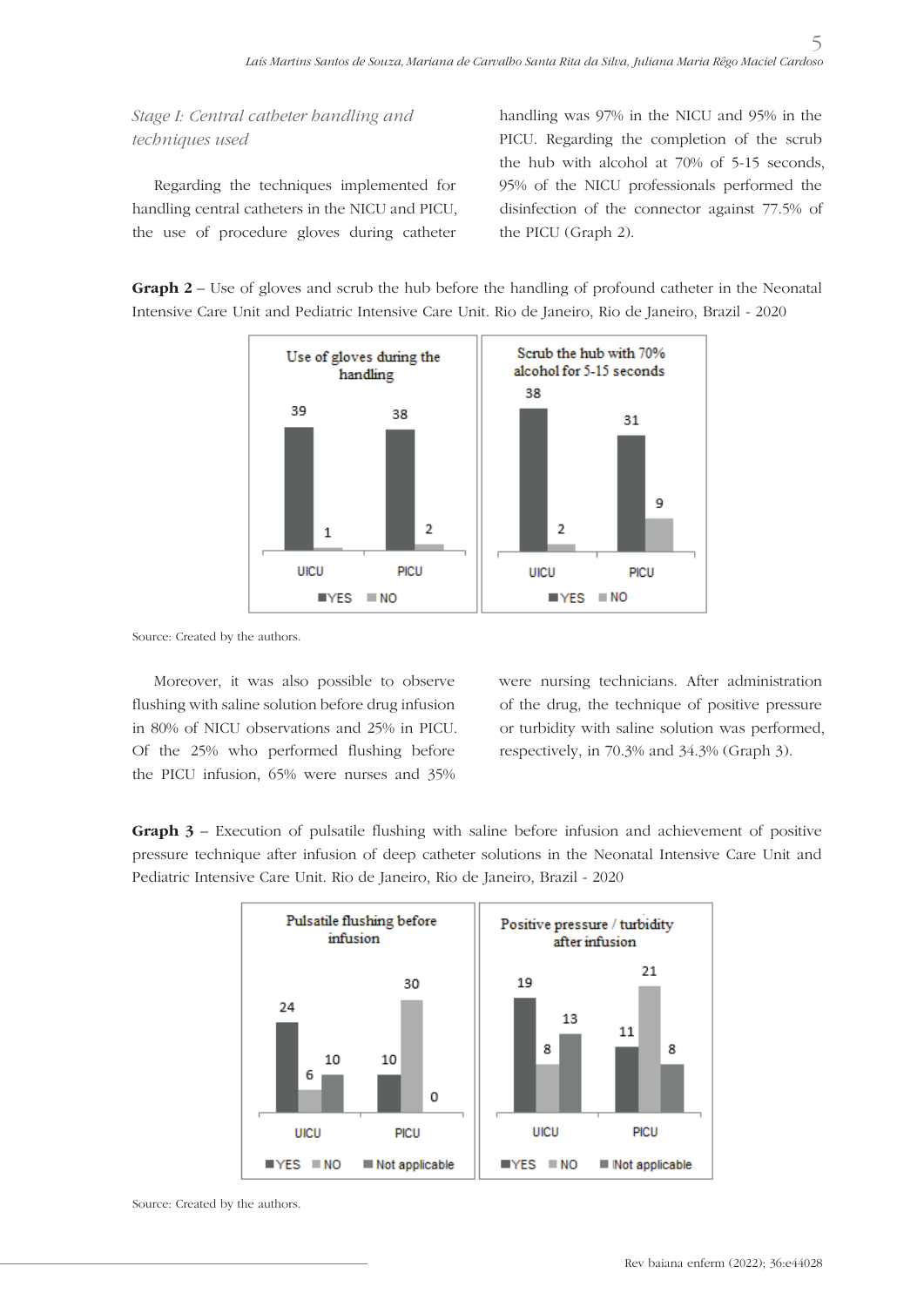#### *Stage III: droppers and connectors*

Concerning the support in the identification of the date and the time of exchange of continuous infusion systems, such as infusion pump droppers, according to the institutional protocol and based on the solution infused, in the NICU, the professionals adhered 100%, and in the PICU, 90%.

As for the absence of dirt on the extenders and connectors, in the NICU no device presented dirt, representing 100% of the desired conformity. In the PICU, the absence of dirt on the extenders and connectors was observed in 87.5%. Regarding the reuse of the connectors, 80% adhered to non-reuse in the NICU, while in the PICU, 77.5% were not reused (Graph 4).

**Graph 4** – Infusion systems dated and within validity according to an institutional protocol, absence of dirt in the extenders and connections of infusion and adherence systems to non-reuse of the connectors in the Neonatal Intensive Care Unit and Pediatric Intensive Care Unit. Rio de Janeiro, Rio de Janeiro, Brazil - 2020



Source: Created by the authors.

#### **Discussion**

The data analysis allowed observing that the care strategies in the handling of central catheters adopted by nursing team professionals in the NICU and PICU were organized in stages.

#### *Stage I: Moments of hand hygiene*

Hand hygiene is pointed out as the simplest and most effective way to prevent healthcarerelated infections and its correct execution. Its adherence by health professionals has been seen by institutions as a priority, considering that the dissemination of microorganisms, including multidrug-resistant ones, can be conveyed by the hands of the health professional $(12)$ .

The act of sanitizing the hands is a basic measure to reduce the transmission of healthcarerelated infections (HCRI), in addition to a basic measure of care. Therefore, in its most recent handbook, Anvisa $(13)$  reaffirms the importance of hand hygiene before and after direct or indirect contact with the patient as a key point in reducing primary infections of the bloodstream related to central catheters, considering that these infections are related to important unfavorable health outcomes.

In the reality studied, the access to hand hygiene by nursing professionals of the NICU is satisfactory, being always higher than 80%. In the PICU, the hand hygiene rate before the procedure is 67.5% against a post-procedure hygiene rate of 92.5%.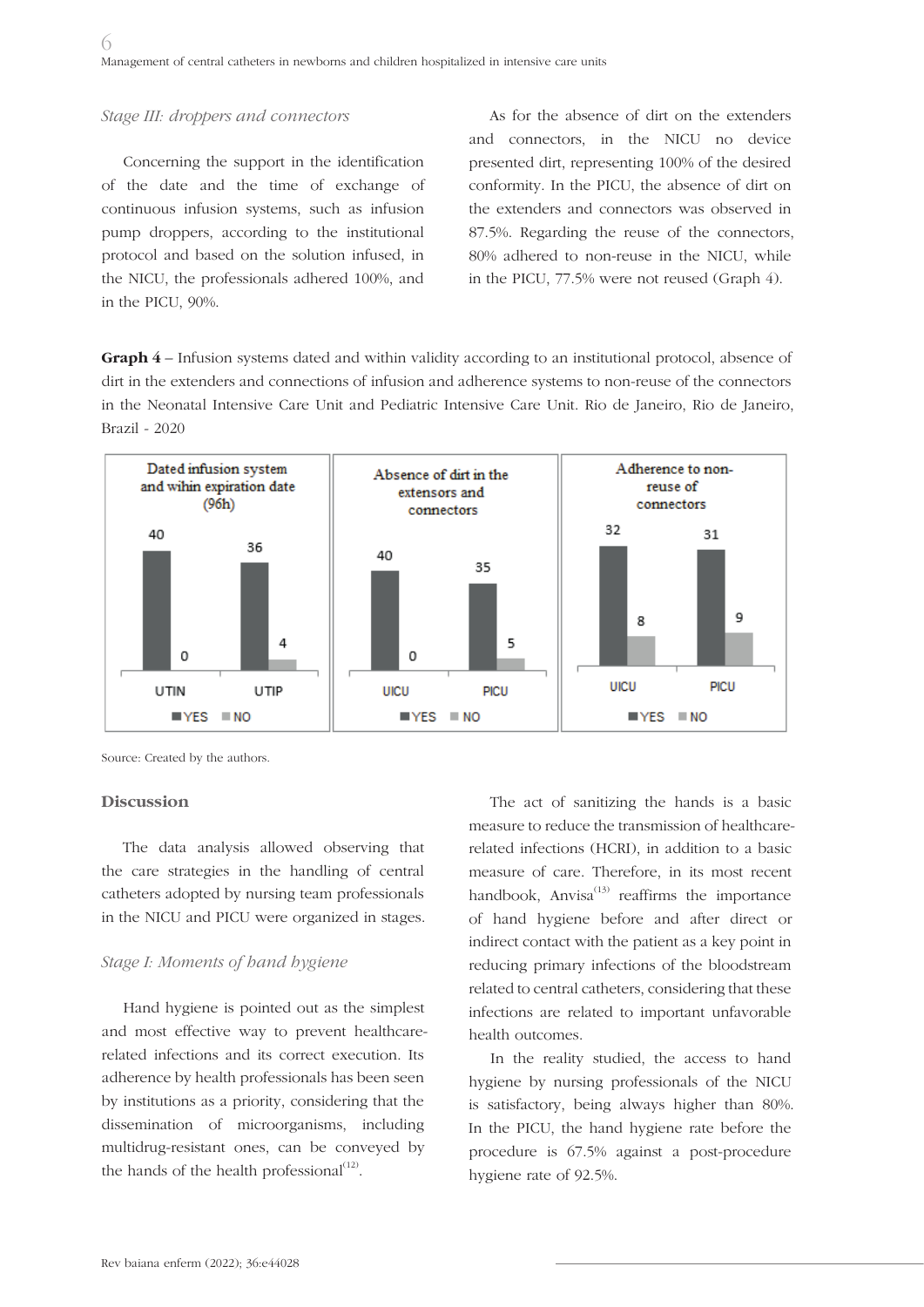The data obtained in the present study contrast with the findings of a research<sup> $(14)$ </sup> that, in its observational study, which occurred in the period 2013-2017, in an Austrian university hospital, pointed out the Pediatric ICU as one of the few services that maintained the rate of hand hygiene support above 80% during the entire period observed, especially before the performance of procedures. The authors correlate this finding to a better general attitude of care of professionals working in pediatric areas.

At the end of stage I, according to Technical Note  $01/2018$ , from Anvisa, the  $5<sup>th</sup>$  moment among the five moments for hand hygiene is immediate hand hygiene after contact with the patient by the health professional $^{(13)}$ .

Considering the professional category of nurses, a study conducted in Minas Gerais showed that the hand hygiene rate before manipulation was 40%, while those who sanitized them after contact with the patient was higher,  $73.3\%^{(15)}$ .

Another study corroborates that hygiene after contact with the patient was higher than the treatment before contact, 71%. It shows that hygiene based on alcohol stood out in 70%, because they performed all stages of the technique and correctly. Similarly, the results of these studies reinforce the greater importance given in hygiene after catheter management $^{(16)}$ .

## *Stage II: Catheter handling and techniques used*

Regarding Graph 2, the use of gloves during the manipulation of deep catheters, the observed reality has a significant support (97% in the NICU and 95% in the PICU). The use of gloves during catheter handling is extremely important, considering that the professional's hand is a potential route for contamination and transmission of microorganisms. The Pan American Health Organization (PAHO) widely recommends the use of gloves for two reasons: to prevent the professional from transmitting to the patient colonizing microorganisms or that are transitively in his/her hands and to protect the professional from acquiring infections from the patient $(17)$ .

The efficacy of the use of gloves has been confirmed in several clinical studies. However, it is worth mentioning that the use of gloves does not confer complete protection for the professional, because it does not replace the hygiene of the hands, mainly due to the occurrence of contamination during its removal or through defects  $(microholes)^{(12,17)}$ .

In relation to Graph 2, entitled "scrub the hub with 70% alcohol for 5-15 seconds" (before catheter handling), disinfection of the three-way tap and connections to each handling with 70% alcohol, through strict friction for 5-15 seconds, provides a significant reduction of the catheterrelated PBI<sup>(18)</sup>.

In pediatric and neonatal intensive care, intravenous medications are routinely administered, which increases the possibility of extraluminal catheter contamination. The disinfection technique of the connections is considered an efficient strategy to prevent the colonization of microorganisms, considering that the opening of the three-way tap and connections constitutes an entrance port of the infusion circuit $^{(12)}$ .

The systematic review that colonization of the catheter hub and the subsequent migration of microorganisms to the intraluminal medium is considered the cause of 50% of catheterrelated infections after insertion. For this reason, they reinforce the need for disinfection of the outside of the catheter before manipulation to avoid contamination and formation of intraluminal biofilm $^{(19)}$ .

In view of the above and observing the reality studied, the NICU has a satisfactory 95% disinfection of three-way tap and connectors against 77.5% in the PICU. The need for permanent education with the nursing team on the subject is emphasized, aiming at improving this indicator, besides enabling quality and safe nursing care.

Another highlight is flushing with 0.9% saline before infusion, as shown in Graph 3. This action is considered fundamental in maintaining central accesses to test catheter permeability and minimize the risk of drug interaction. According to the Infusion Nurses Society<sup>(20)</sup> and Anvisa<sup>(12)</sup>,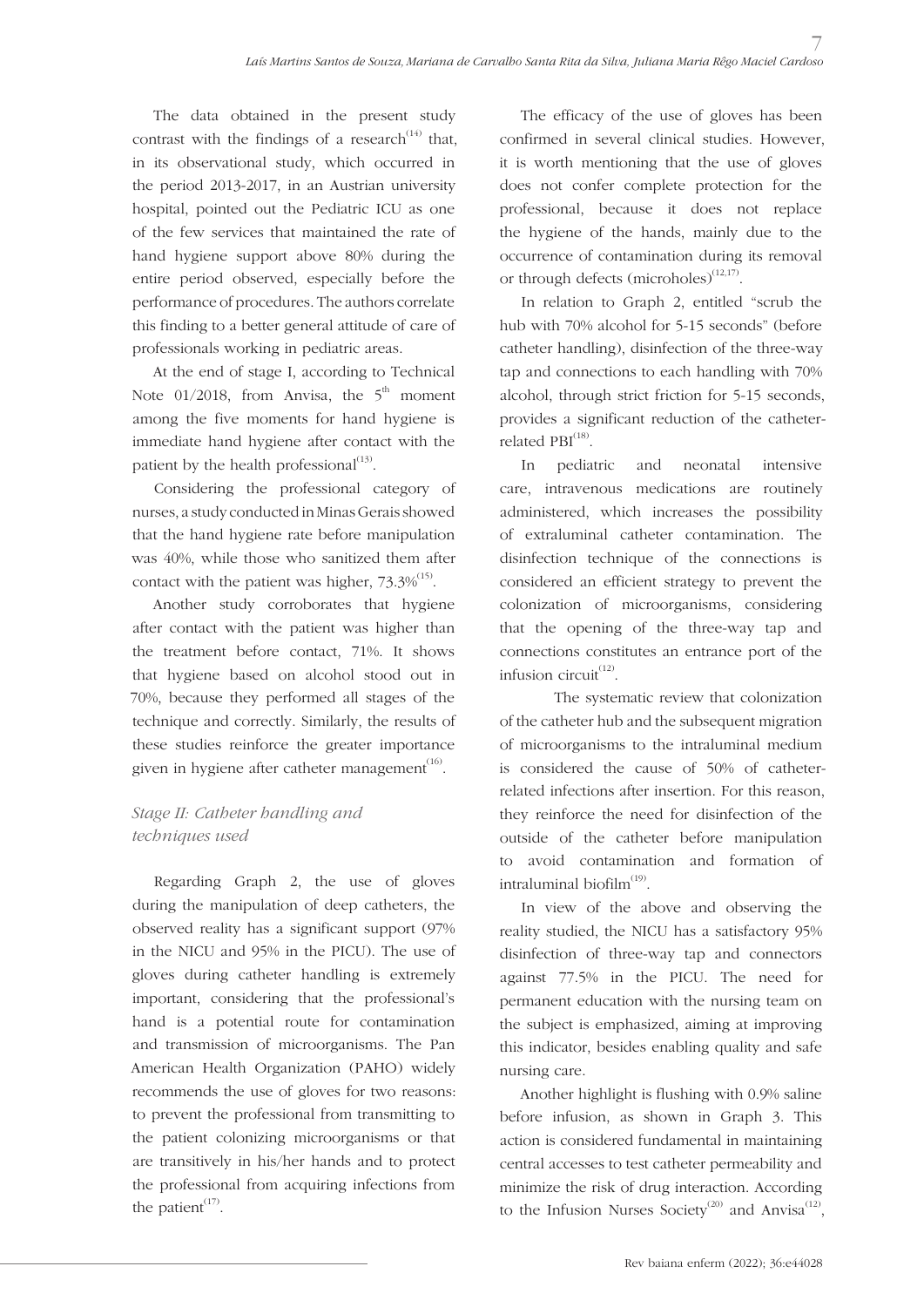the appropriate volume is at least twice the prime (or internal volume) of the catheter added to twice the internal volume of the connections.

The technique of positive pressure or turbidity with pulsatile flushing ("push and stop") prevents the return of blood to the catheter when its tip is opened. It consists of maintaining the pressure of the syringe inside the catheter, clamping immediately and disconnecting the syringe, preventing reflux $^{(12)}$ .

In drug therapy, pulsatile flush turbidity is an indispensable care for maintaining catheter permeability. It should be performed after the administration of medications and blood components, as well as in cases where the interval between medications is longer than six or eight hours. To perform the technique, the volume is considered consistent with the size of the patient, the catheter and its restrictions, using 0.9% sodium chloride in a 10 or 20 ml syringe to perform the turbulent flush $^{(21-22)}$ .

A study with the objective of evaluating the effect of an educational intervention for the nursing team on the prevention of non-elective removal of PICC showed that the greatest difference in means of knowledge before and after educational action occurred in questions related to the technique for flushing, indicating a lack of knowledge on the subject<sup> $(23)$ </sup>. Another relevant data was the previous low flushing in the performance and turbidity after intravenous infusions. This finding is similar to that of the PICU researched, because the aforementioned care was below 50%.

## *Stage III: droppers and connectors*

According to Anvisa, in its notebook on healthcare-related infection prevention measures, the exchange of infusion systems must comply with the following criteria: continuous infusion – every 96 hours; intermittent infusions – every 24 hours; parenteral nutrition and administration of blood and blood components - exchange with each bag; lipid emulsions – changes every 12 hours. Under any suspicion or confirmation of PBI, the system must be exchanged $^{(12)}$ .

A study<sup> $(24)$ </sup> evaluated the compliance of the nursing team in the handling of the central vascular catheter in the exchange of equipment in an ICU and observed that, of the eight actions evaluated in each dropper exchange, only 25% achieved the desired conformity, among them "keeping the place of connection protected" and "using procedure gloves", with a positivity rate between 90% and 99%. Differently, in this study, respectively, the NICU and PICU obtained 100% and 90% aptitude for these same care analyzed.

Moreover, it is important to identify with information on the date of installation and the exchange of intravenous infusion systems, so that there is a scheduled monitoring and replacement of the systems, as recommended by Anvisa; in this article, there was as adherence greater than 90% in both units.

The physical characteristics of valved connectors and their designs should be thought, in order to minimize the dead space, necessary for the closing mechanism, between the fluid pathway and the connector wall, as they increase the chance of blood and dirt accumulation and cannot be cleaned during flush<sup> $(25)$ </sup>. Therefore, it is possible to score more than 85% of the desired conformity regarding the absence of dirt in the connectors and extenders in the two sectors observed.

According to Anvisa, the connectors should be changed immediately in case of disconnection of the catheter or infusion system, presence of blood or other dirt. However, in cases where this does not happen, they should be changed every 96 hours, preferably together with the exchange of droppers and extenders<sup>(12)</sup>.

It is noteworthy that the exchange of connectors should be specifically declared by the manufacturer, since "following the usual hospital policy" can potentiate human error, since divergent steps for care increase the risk of non-compliance<sup> $(25)$ </sup>. It can correlate with the investigated, in which 80% did not reuse in the NICU and 77.5% in the PICU.

This study was limited by the difficulty in large-scale observation, due to the reduced number of hospitalizations, resulting from the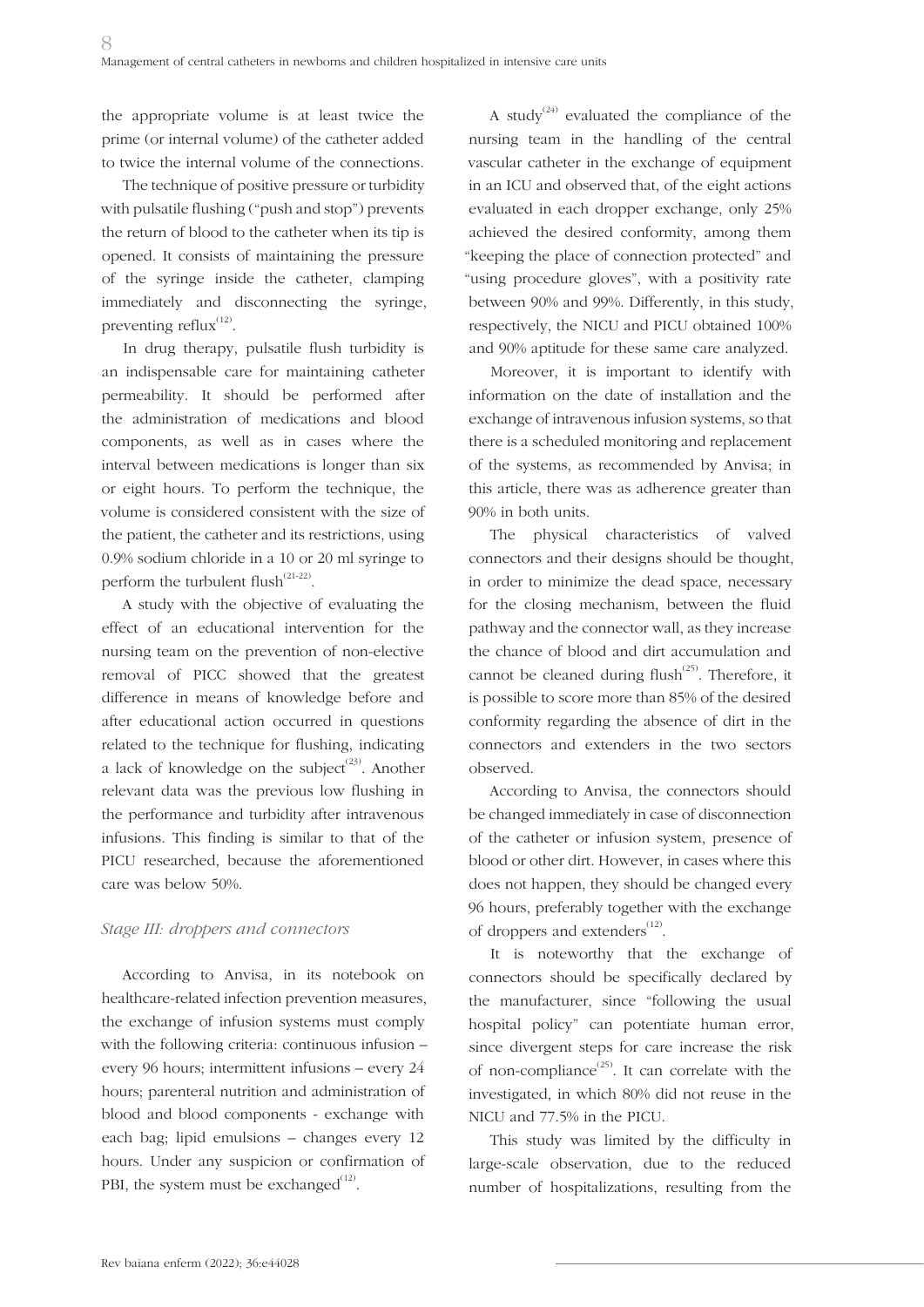reduction of elective surgical procedures and the low turnover of patients, correlated with the Covid-19 pandemic.

## **Conclusion**

The findings of this study allowed identifying the care strategies adopted in the handling of central catheters, and they include hand hygiene before and after handling, use of procedure gloves, scrub the rub, identification with date and exchange of intravenous infusion equipment according to institutional protocol, not reusing connectors or dirty extenders in the central accesses and previous flushing with saline solution and pulsatile flushing after administration of medicines. All these actions are routinely performed by the nursing team.

It was possible to affirm that, in the NICU and PICU, the observed professionals present a satisfactory support to the items considered essential in the care and prevention of catheterrelated bloodstream infections. These data indicate the quality of care provided.

Regarding the weaknesses in the actions developed, a discrepancy in the rates of hygiene of the hands pre-procedure, flushing with saline solution before infusion and scrub the hub between NICU and PICU was noticed. Therefore, the role of the nursing team in the NICU for greater adherence to care actions related to the handling of central catheters stands out.

In view of the above, it is essential that the nursing team has a differentiated view of intravenous therapy, especially the manipulation of central catheters in children and newborns in intensive care units, considering that the weaknesses observed can negatively impact therapy, increasing not only the costs of hospitalization, but endangering the lives of patients.

The recognition of the importance of recommendations and scientific support by professionals, including the supervision of nurses during infusion therapy assistance performed during the shift, especially concerning the handling of central catheters, should be seen as necessary for safe and undamaged care.

There should be debates about the issues observed, in the elaboration of checklist instruments, applicable in the daily life of pediatric and neonatal intensive care units, periodic training and interventional studies as measures to prevent infection of the bloodstream and in order to enrich the knowledge of the team, thus improving the quality of nursing care.

 $\overline{O}$ 

The present study shall provide support for the next reflections and the strengthening on the theme of infusion therapy, besides producing new evidence for health care, in order to impact on the training of future pediatric nurses and neonatologists.

## **Collaborations:**

1 – conception, design, analysis and interpretation of data: Laís Martins Santos de Souza;

2 – writing of the article and relevant critical review of the intellectual content:: Mariana de Carvalho Santa Rita da Silva;

3 – final approval of the version to be published: Juliana Maria Rêgo Maciel Cardoso.

## **References**

- 1. Rosado V, Romanelli RMC, Camargos PAM. Fatores de risco e medidas preventivas das infecções associadas a cateteres venosos centrais. J Pediatr. 2011;87(6);469-77. DOI: https://doi.org/10.2223/ JPED.2134
- 2. Almeida TMA, Gallasch CH, Gomes HF, Fonseca BO, Pires AS, Peres EM. Prevention of infections relating to the short-term, non-implanted, centralline catheter. Rev enferm UERJ. 2018;26:e31771. DOI: http://dx.doi.org/10.12957/reuerj.2018.31771
- 3. Zerati AE, Wolosker N, Luccia N, Puech-Leão P. Cateteres venosos totalmente implantáveis: histórico, técnica de implante e complicações. J Vasc Bras. 2017;16(2):128-39. DOI: https://doi. org/10.1590/1677-5449.008216
- 4. Akhtar N, Lee L. Utilization and Complications of Central Venous Access Devices in Oncology Patients. Curr Oncol. 2021;28(1):367-77. DOI: https://doi.org/10.3390/curroncol28010039
- 5. Lui AML, Zilly A, França AFO, Ferreira H, Toninato APC, Silva RMM. Cuidados e limitações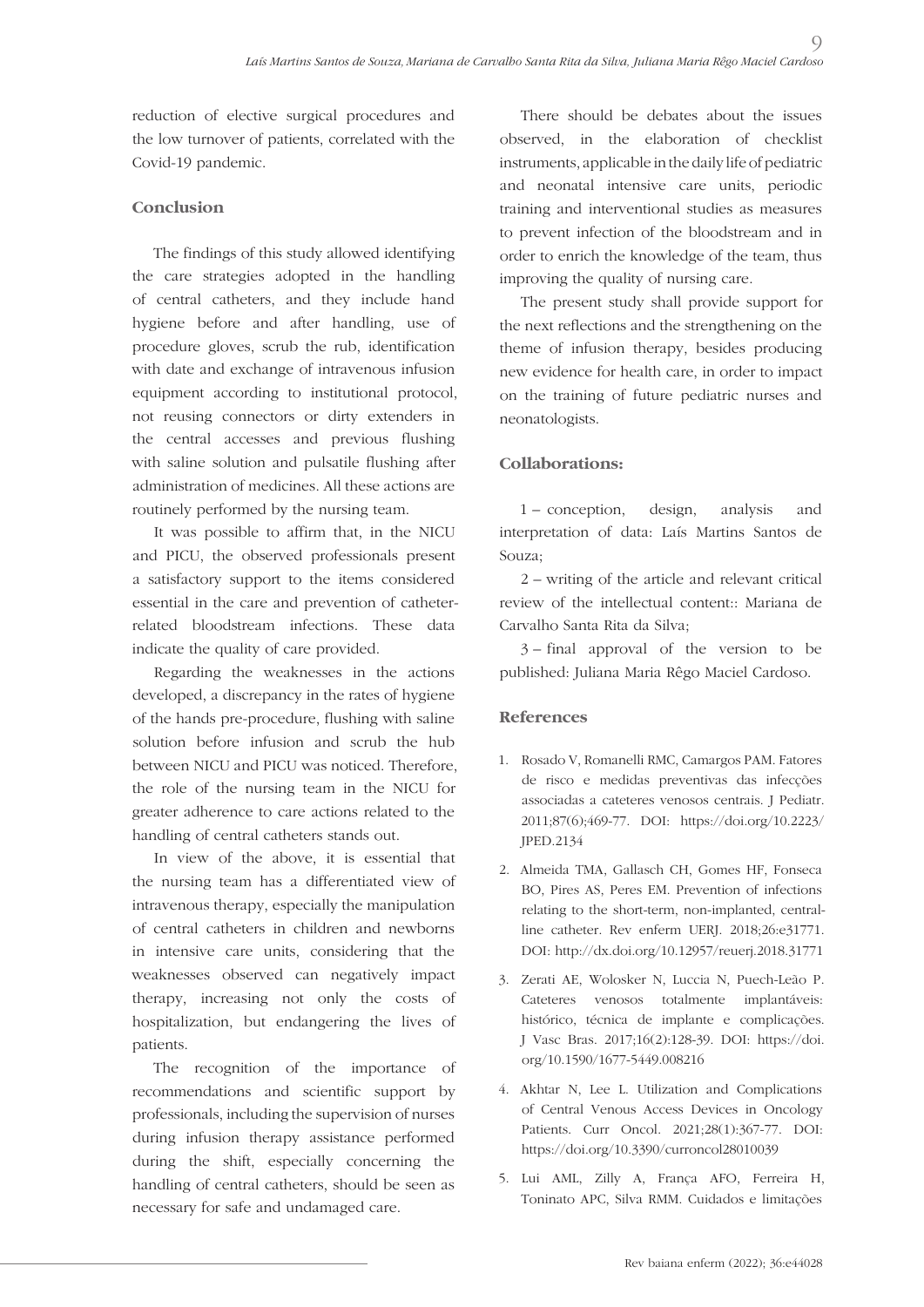no manejo do cateter central de inserção periférica em neonatologia. Rev enferm Cent-Oeste Min. 2018;8:e1918. DOI: 10.19175/recom.v7i0.1918

- 6. Conselho Federal de Enfermagem. Resolução n° 258, de 12 de julho de 2001. Dispõe sobre a Inserção de Cateter Periférico Central pelos Enfermeiros [Internet]. Brasília (DF); 2001 [cited 2019 Dec 1]. Available from: http://www.cofen. gov.br/resoluo-cofen-2582001\_4296.html
- 7. Agência Nacional de Vigilância Sanitária. Boletim Segurança do Paciente e Qualidade em Serviços de Saúde N°12. Relatório de resistência microbiana em infecções primárias de corrente sanguínea confirmadas laboratorialmente associadas a cateter venoso central, em unidades de terapia intensiva [Internet]. Brasília (DF); 2015 [cited 2019 Dec 1]. Available from: https://www20.anvisa.gov. br/segurancadopaciente/index.php/publicacoes/ item/12
- 8. Araújo FL, Manzo BF, Costa ACL, Corrêa AR, Marcatto JO, Simão DAS. Adesão ao *bundle* de inserção de cateter venoso central em unidades neonatais e pediátricas. Rev esc enferm USP. 2017;51:e03269. DOI: http://dx.doi.org/10.1590/ s1980-220x2017009603269
- 9. Sun Y, Bao Z, Guo Y, Yuan X. Positive effect of care bundles on patients with central venous cateter insertionsat a tertiary hospital in Beijing, China. J Int Med Res. 2020;48(7). DOI: https://doi. org/10.1177/0300060520942113
- 10. Marietto ML. Observação participante e não participante: contextualização teórica e sugestão de roteiro de aplicação de métodos. Rev Ibero-am Estratég. 2018;17(4):5-18. DOI:10.5585/ijsm. v17i4.2717
- 11. Lakatos EM, Marconi MA. Fundamentos de metodologia científica. 7a ed. São Paulo: Atlas; 2019.
- 12. Agência Nacional de Vigilância Sanitária. Medidas de prevenção de infecção relacionada à assistência à saúde [Internet]. Brasília (DF); 2017 [cited 2020 Dec 19]. Available from: http://www. riocomsaude.rj.gov.br/Publico/MostrarArquivo. aspx?C=pCiWUy84%2BR0%3D
- 13. Agência Nacional de Vigilância Sanitária. Nota Técnica nº 1/2018. Orientações gerais para higiene das mãos em serviços de saúde [Internet]. Brasília (DF): GVIMS/GGTES/ANVISA**;** 2018 [cited 2021 Mar 1] Available from: https://www20. anvisa.gov.br/segurancadopaciente/index.php/ publicacoes/category/higienizacao-das-maos
- 14. Hoffmann M, Sendlhofer G, Gombotz V, Pregartner G, Zierler R, Schwarz C, et al. Hand hygiene compliance in intensive care units: an observational study. Int J Nurs Pract. 2020;26(2):e12789. DOI: https://doi.org/10.1111/ iin.12789
- 15. Sousa FC, Pereira JC, Rezende DA, Laura C. Avaliação dos cuidados de enfermagem com o cateter venoso central em uma unidade de terapia intensiva adulto e pediátrica. Rev Adm Saúde. 2018;18(70). DOI: http://dx.doi. org/10.23973/ras.70.92
- 16. López-Cudco LL, Herrera-Sánchez PJ, Rodríguez-Díaz JL, Parcon-Bitanga M. Adherencia a la higiene de manos por el personal de enfermería. AMC [Internet]. 2019 [cited 2021 Mar 8];23(4):464-76. Available from: http://scielo. sld.cu/scielo.php?script=sci\_arttext&pid=S1025- 02552019000400464&lng=es
- 17. Organização Pan-Americana da Saúde. Folha Informativa 6: O Primeiro Desafio Mundial Para a Segurança do Paciente – Uma Assistência Limpa é Uma Assistência Mais Segura: Uso de Luvas (técnico) [Internet]. Washington, D.C. (USA); 2010 [cited 2020 Jan 10]. Available from: https:// www.paho.org/bra/index.php?option=com\_ docman&view=download&alias=498-folhainformativa-uso-luvas-8&category\_slug= seguranca-do-paciente-970&Itemid=965
- 18. Silva MPC, Bragato AGC, Ferreira DO, Zago LB, Toffano SEM, Nicolussi AC, et al. Bundle para manipulación de cateter central de inserción periférica em neonatos. Acta Paul Enferm. 2019;32(3):261-6. DOI: https://doi. org/10.1590/1982-0194201900036
- 19. Moureau NL, Flynn J. Desinfection of Needleless Conector Hubs: Clinical Evidence Systematic Review. Nurs Res Pract. 2015:796762. DOI: 10.1155/2015/796762
- 20. Infusion Nurse Society. The 2016: Infusion Therapy Standards. Home Healthcare Now [Internet]. 2016 [cited 2021 Jan 17];35(1). Available from: https://portaldeboaspraticas.iff. fiocruz.br/wp-content/uploads/2020/08/The\_ 2016\_Infusion\_Therapy\_Standards\_of\_Practice. 3.pdf
- 21. Balaminut T, Venturini D, Silva VCE, Rossetto EG, Zani AV. Heparin for clearance of peripherally inserted central venous catheter in newborns: an *in vitro* study. Rev paul pediatr. 2015;33(3): 260-6. DOI: http://dx.doi.org/10.1016/j.rpped. 2015.01.009